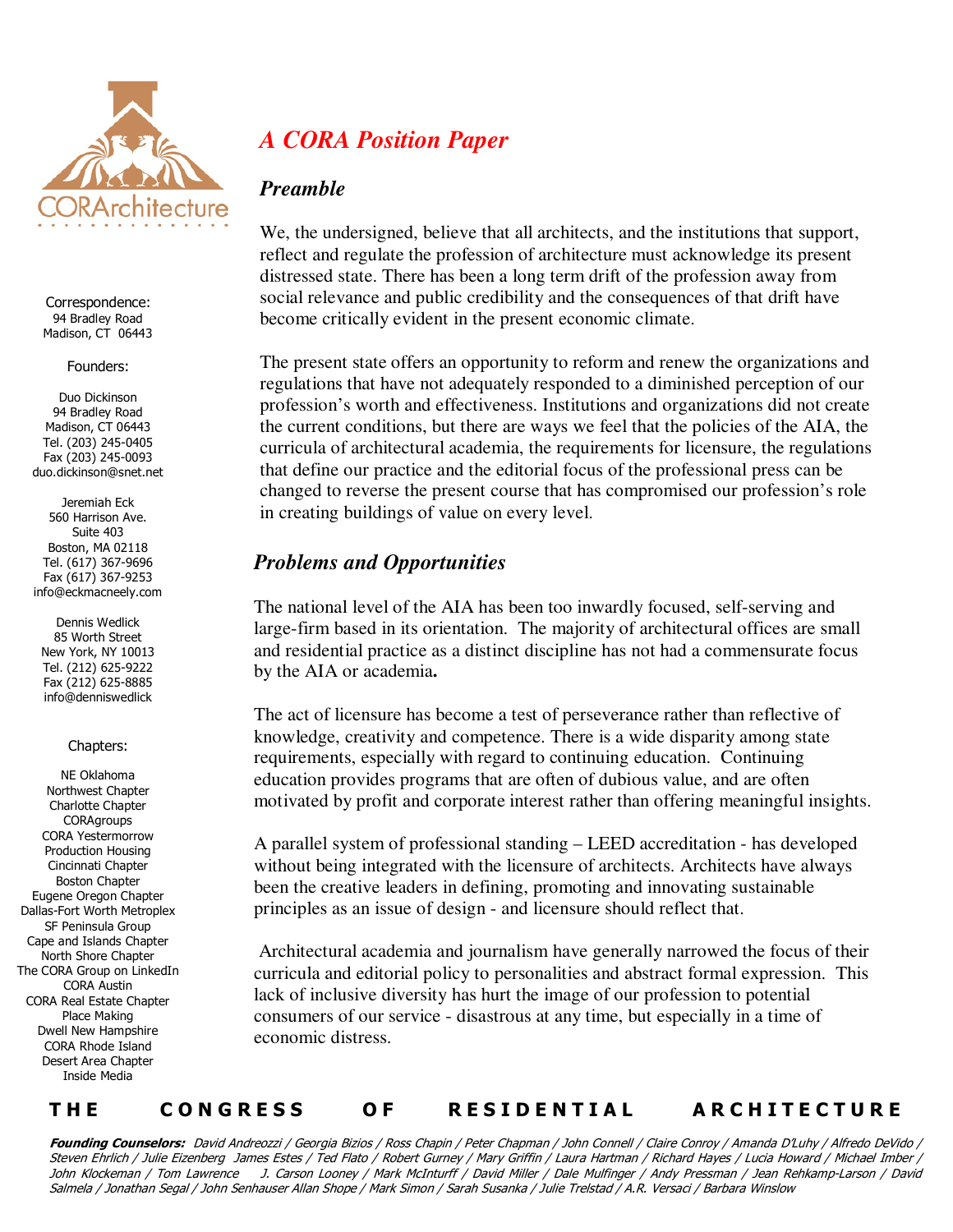All levels of government have responded to society's increasing perception of our profession's growing irrelevancy by creating an ever-tightening web of regulatory oversight, especially in the field of residential design. The perceived compromised capacity of architects to provide holistic, relevant building design has allowed government to sanction alternatives to the use of licensed architects.

# *A Call to Action*

There are new directions that would help us to re-establish our credibility. We believe that these actions will create a climate where architects have the best opportunity to create better buildings and residential communities. We implore the associated institutions to consider the following:

1) That architects be recognized as critical to the building regulatory approval process based on a national determination of clear legal status for all building professions including but not limited to the practices of architecture, landscape architecture, structural engineering, interior design, and residential design.

2) That alternative forms of practice integrating allied disciplines (e.g. landscape architecture, interior design, environmental engineering, and construction) should be encouraged in academic curricula and institutions that support our profession, such as the AIA.

3) That Continuing Education or Professional Practice Certification requirements should be administered only by institutions accredited to confer professional degrees in architecture or by the NCARB with consistent national standards applicable across all states, and that pro bono work, teaching, or mentoring be sanctioned alternatives for Continuing Education requirements for licensure.

4) That all licensed architects should be conferred legal status equivalent to LEED accreditation as part of their licensure, with NCARB, NAAB, and the AIA working together to promote and provide equivalent sustainability standards independent of LEED accreditation.

 5) That the NAAB and ACSA should include enhanced requirements for base curriculum for school accreditation that includes enhanced environmental literacy and requires mentoring, internship and building experience of students with licensed architects in the tradition of apprenticeship before a professional degree is conferred.

6) That the AIA should re-allocate its national budget to facilitate regional gatherings, versus national, by streamlining its headquarters staff and downsizing its national committee structure.

7) That all institutions that support our profession, including the AIA and its local chapters, should recognize residential architecture as a unique discipline.

8) The NAAB and the AIA should advocate for inclusive diversity of all aspects of design and methodology in education curricula and publication.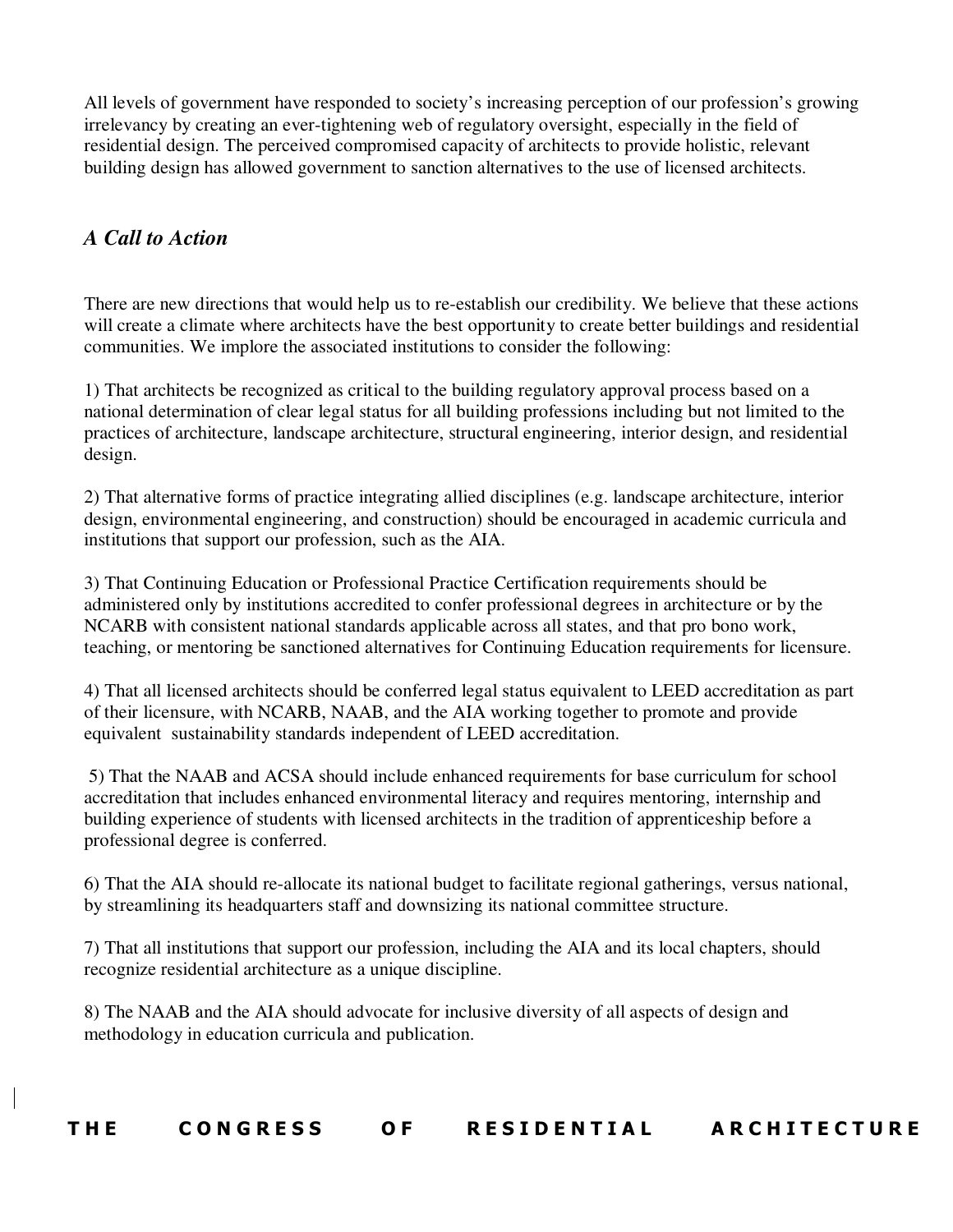It is imperative that this message has the greatest ability to effect change when it is presented at the AIA National Convention in June, and we seek your support. Therefore, we ask you to endorse this message by sending Duo Dickinson an email at duo.dickinson@snet.net as soon as possible. With your help, we can affect change to the larger, less responsive organizations that represent us.

We need to hear from you as soon as possible, so please post your comments here at CORAgroups at http://coragroups.org/forum/viewtopic.php?f=3&t=1088&start=0 or e-mail Duo at duo.dickinson@snet.net, with your thoughts, questions or comments.

Respectfully,

Mollie Ackner, AIA, NCARB Daniel Alter, AIA Paul Adams, AIA LEED AP José Aguilar-Garcia, RIBA, ARB, COAVN, COAM Franziska Amacher, RA, LEED AP, BSA Dante Amato, AIA NCARB LEED AP Eric C. Anderson, AIA David Andreozzi AIA, CORA, CRAN, Liaison between CORA & CRAN Charles E. Anthony, AIA, NCARB Christopher Arelt, AIA David Arkin AIA, LEED AP Patricia Baldo Rick Balkins Nasrin A. Barbee, AIA C. Alina Bartlett Thomas Battcock-Emerson, RA, CORA Jeff Berkus, AIA David R Berner NCARB Paul R.Bilgen, AIA, NCARB Edward Bing AIA Jason Birl, RA Neil Bletsch, RA, LEED AP Fred Blome, AIA, LEED AP, CGBP Hallie Myers Bowie, RA Jay Bright, AIA Peter Brinkerhoff AIA LEED-AP Ken Brogno, AIA LEED AP Brad Brown, AIA L. Vance Browning David Brussart, Providence Journal Amy E.C. Burke Craig Buttner, AIA Linda Truesdell Byun, R.A. Russell Campaigne. RA Joseph P. Campanella, AIA, LEED AP Gail Carley, RA Dwayne Carruth, RA Tony Case AIA Teresita Chao, AIA, NCARB, CORA

Lee Chapin, R.A. Ross Chapin, AIA Peter Chapman, Hon. AIA Nung Chong, RA Terry Cline, RA Timothy L. Clites, AIA, LEED AP Perry Cofield, AIA David Coleman, RA Phillip Comeau, Architect, NCARB John Connell, AIA, LEED, CORA, CRAN Gerald Couto, AIA R. Craig Cox, AIA Tim Culvahouse, FAIA Lindsay Daniel, RA, NCARB, CORA Eric Inman Daum, AIA, NCARB Robert Dean, RA John DeForest, AIA, CORA Bud Deitrich, AIA, ALA, NCARB Carol J. De Tine AIA William W. Denny, RA Dirk DeVault, AIA John M Devitt AIA, CORA Duo Dickinson AIA, CORA, NCARB Mark Dierkers, RA, CORA, NCARB Stuart L. Disston, AIA Alfredo De Vido, FAIA, CORA Anthony S. DiProperzio. AIA Chris Dorman, AIA Ryan Duebber, AIA LEED AP Kathryn Duff, RA Don Duffy, AIA Jeremiah Eck FAIA, CORA Thomas D. Edwards Tom Egan CORA Lonny Emanuelson, RA Alice M. Emmons, RA, LEED AP Patricia K. Emmons, AIA, CORA Jim Estes, FAIA Matthew Evans, RA Steve Falk, AIA, CORA, NCARB David Fenster, AIA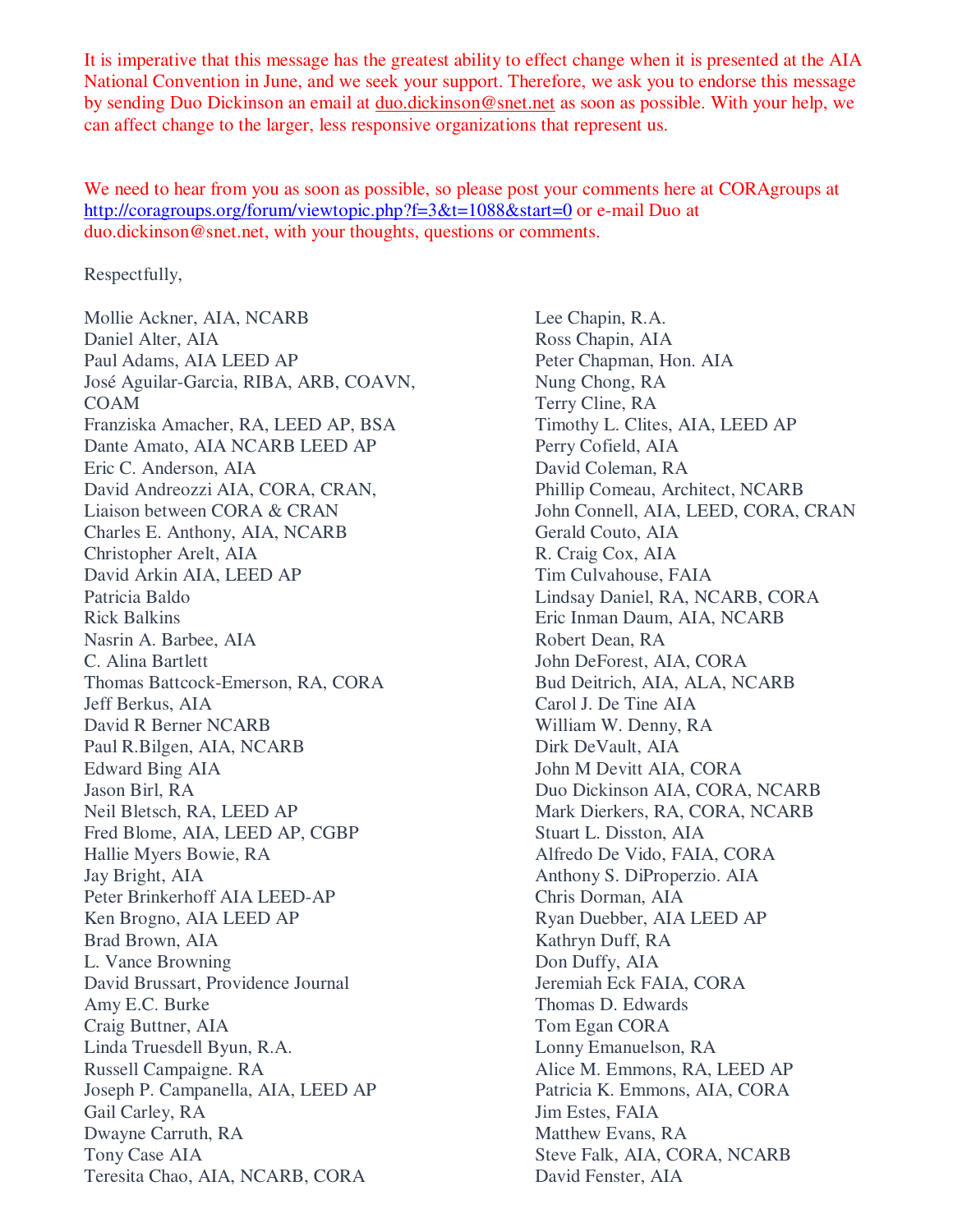Jan Fillinger, AIA, LEED AP Scott D. Fiorentino AIA, LEED AP Janice Finein Criag Fisher, RA David Knolen Fisher, AIA William J. Fleming NCARB, LEED AP Kathleen Flynn, AIA R. Daniel Fogle, RA Bill Ford David Foster, RA Christopher D. Frank, AIA, LEED AP, NCARB Dick Freimuth Robert S Frew AIA PhD Jarod M. Galvin, AIA, LEED AP Larry W. Garnett, FAIBD Carrie L. Gault, RA Ray Gecas Michael Geraghty, RA Jim Gleeson, RA Jan Gleysteen, AIA Wayne L. Good, FAIA Carl J. Gramentz, FARA Randy Grange AIA LEED AP Milton Gregory Grew, AIA Michael Griffith SARA, CORA Ramesh Gulatee Robert M. Gurney, RA Re Hagele, RA, LEED AP Dwight Haldeman, AIA, CCS, NCARB Lee Kathleen Hall, RA, LEED AP Steve Hamilton, RA Russell Hamlet, AIA, LEED AP-BD&C+HOMES, CSBA Paul M. Hannan, AIA, Aaron Henderson, AIA, NCARB Terrence G. Heinlein, AIA, NCARB Morgan H. Helfrich, Assoc. AIA John C Henry AIA, NCARB Lee A. Hill, AIA Richard C. Holden, FARA Cheryl Hughes Justin A. Humphreys, AIA, NCARB, LEED AP Kenneth E. Hurd, AIA LEED-AP Joseph Hurley, AIA Katie Hutchison, RA Jay B. Huyett III, AIA Celeste Hynick, RA, LEED GA Susan Ingham, RA Meral Iskir, AIA

Tim Jeckering, RA John H. Jones, AIA David G. Johnson, AIA, LEED AP James Edwin Johnson, RA, CORA Fred Johnson Rob Johnson, AIA Tom Johnson, AIA, NCARB John Harrison Jones Samuel Jacob Kachmar, AIA Stephen Kay, AIA, NCARB, LEED-AP Eileen Kelly Philip S. Kennedy-Grant, FAIA Howard Kent, RA, NCARB Geoff Kesler, RA Chuck Kibler, AIA, CORA Maurice R. King Laszlo Kiss, RA Robert Knight, AIA Ken Koense, AIA, NCARB Tasos Kokoris, AIA Jeffrey Krausse, A.I.A. Scott LaBenz AIA, LEED AP Jean Rehkamp Larson, AIA Jerry Larson Sr., EAIA Greg La Vardera, RA Don Lee, RA Robert J. Lemmen AIA, NCARB Garry Leonard AIA Mark R. LePage, AIA, LEED AP Erik Lerner AIA, CGBP, LEED AP Tom M. Lesko, RA Paul R. Lessard, NCARB Cinda K. Lester, AIA, AICP Kent A. Lineberger / AIA J.Carson Looney, FAIA Paul Macht, AIA Eleanor C. MacKay AIA, LEED AP ID+C David R. MacLean, RA, NCARB Glen MacWilliams D Jarret Magbee Benjamin Maguire, Associate AIA Lydia Marshall David Jonathan Massa AIA W. Travis Mattingly, AIA LEED AP Dave Maxum Alan Mayer, AIA John McConnell, RA Leo Mc Cormack, AIA Emeritus, NCARB Diane Thomas McCort, AIA, NCARB Mark McInturff, FAIA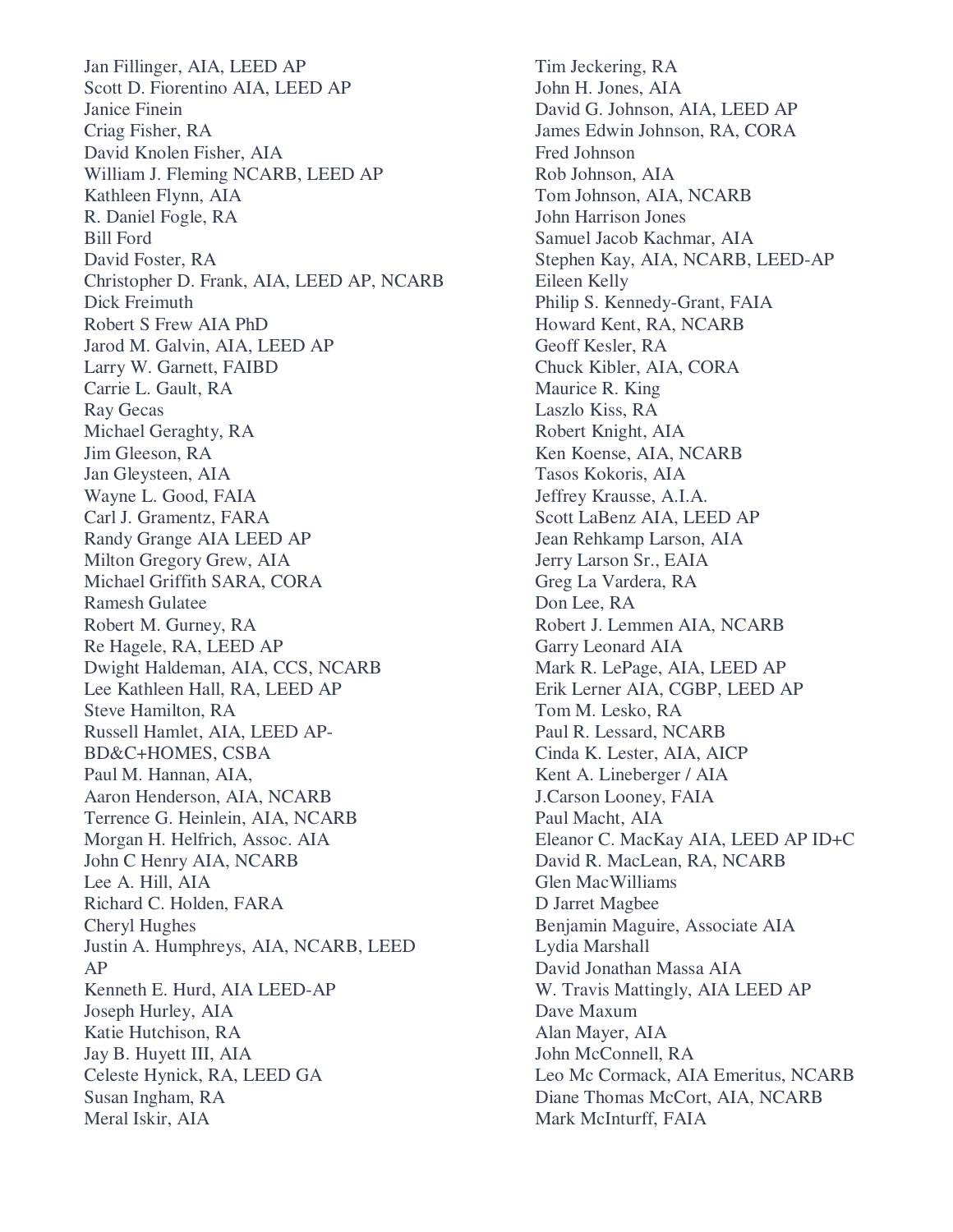Ana McKernan McKee Patterson, AIA Robert Medan, AIA Gretchen Ann Meili, AIA, NCARB Barry E. Milowitz, FARA, AIA, NCARB Robert Wilson Mobley, AIA Bruce Monighan, AIA Francesco Montillo AIA, RA Dale Mulfinger, FAIA Mark Nedzbala, AIA David Neiman, AIA Rick Nelson, Associate AIA, CSI Joseph Nichols, AIA Brandon Nicholson, AIA, LEED AP Robert Nickerson Jr., AIA Susan Woodward Notkins, AIA Michael Novick AIA Benjamin Nutter, AIA Eric Odor, AIA, LEED AP Doug Okun John Onken RIBA, Intl. Assoc. AIA Robert Orr, RA Dale Paegelow, AIA, NCARB Jamee Parish, AIA Keith A. Palma, AIA, LEED, AP Kevin M. Paul, AIA, LEED AP Peter L Pfeiffer, FAIA Shawn Glen Pierson, RA Patrick L. Pinnell AIA CNU APA Susan Plant, RA Pamela D. Powell, AIA, NCARB Andrew Pressman, FAIA Bogna W. Pro, RA Mark S. Queripel, AIA CID, NCARB Gaetano Ragusa, AIA NCARB Cooter Ramsey, AIA Dominick J. Ranieri, RA Christopher Raphael RA Simi Razavian, LEED AP, CGBP, CNE Robert Reno, AIA R J Reynolds, AIA Jeffrey A. Roberts, LEED AP Jack K. Rogers, AIA David Salmela Edward J. Shannon, AIA/LEED GA Elizabeth Schuncke. AIA Raymond L. Sheedy, Associate AIA Janet Shenk, AIA Frank Shirley, RA, CORA Allan Shope, RA

Richard Shugar AIA, LEED AP Mark Siemieniec, RA Mark A. Silva, RA Michael M. Simpson, RA, PP, LEED AP Rob Sierzega, AIA Ashli T. Slawter, RA Patrick Slayter, RA Elisabeth Sloan, RA Catherine Smith Architect, LLC Kay Barned-Smith, AIA Leo Smith AIA St. John Smith, AIA Michael Soraci, Associate AIA, LEED AP Howard Spector, RA Alan Stagaard, AIA, NCARB, CORA Kirk Stathes AIA Mary Otis Stevens, AIA John L. Stewart AIA, CORA, CGBP President San Mateo County AIA David W. Stirling, AIA Dave Stuhlsatz AIA Steven D. Svetlik, AIA Robert Swinburne, AIA, NCARB, LEED AP Peter Tart, RA Manuel Tavares, RA Bil Taylor, AIA, CRAN Richard Taylor, AIA Kevin E. Uniacke, AIA, LEED AP Edrick vanBeuzekom, AIA, LEED AP David Varnish AIA Douglas C. Velsor, RA, AIA Jerry Veverka AIA Sandra Vlock AIA, LEED AP Richard F. Wachter II, RA Mark R. Wallace, AIA, NCARB Carter J Warr, AIA, CSI, NCARB Jonathan Weaver RA Dennis Wedlick, AIA Theresa Weinheimer, RA Wendy Welton, RA Don West, RA Gregory Wharton, AIA, LEED, NCARB, RIBA Timothy F. White, RA Glenn Williams, RA, NCARB James Wilson, Assoc. AIA Barbara Winslow OWA, CORA George Daniel Wittman, RA Shelly Wood Ziegelman, AIA, LEED AP